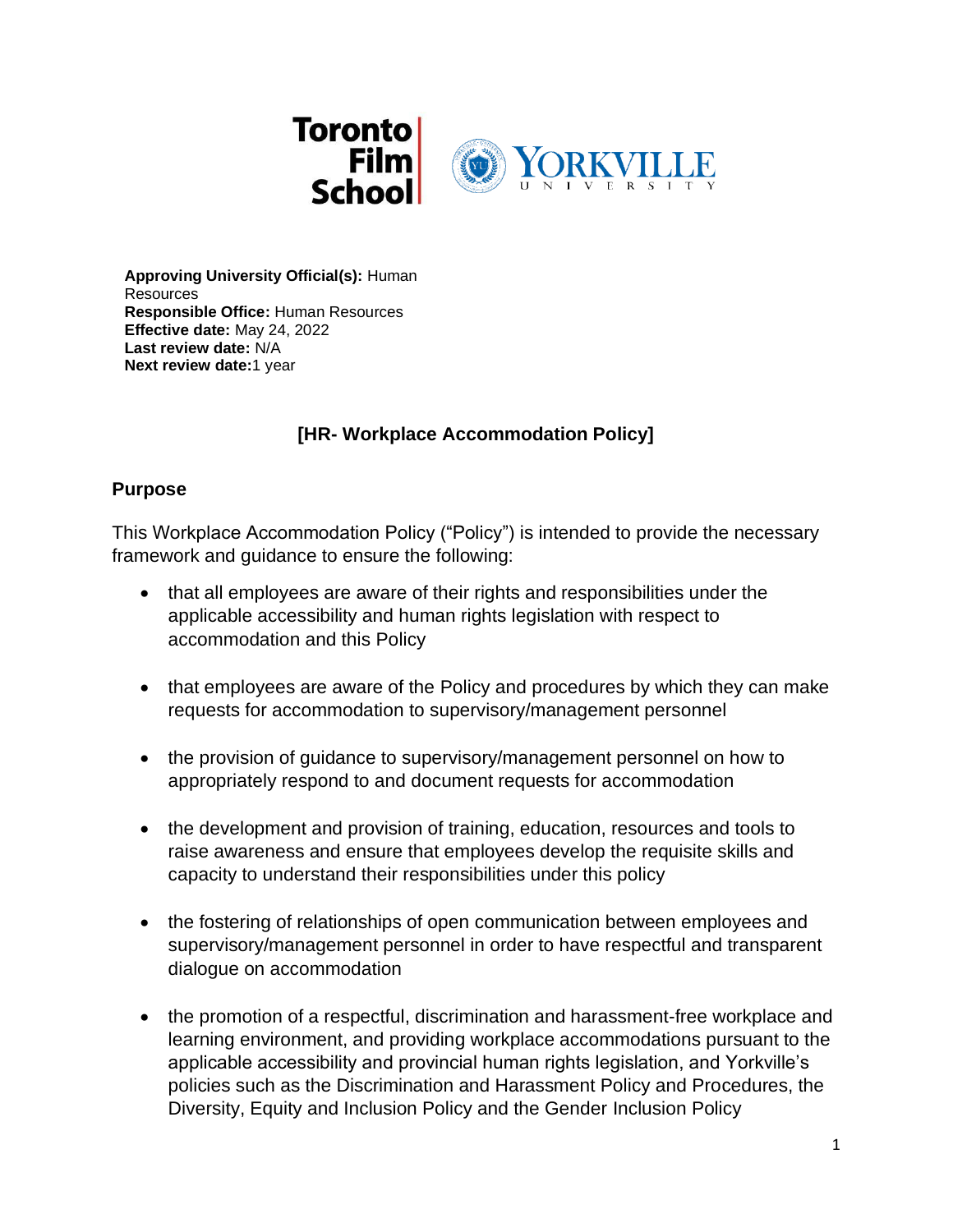#### **Audience**

This Policy applies to all academic and academic support activities and departments of the University and business and corporate activities of Yorkville University and Toronto Film School which operate under Yorkville Education Company ("Yorkville") as they relate to employees. It applies to all employees. It applies to all Yorkville locations, including both real and online environments.

For any concerns regarding discrimination or harassment, employees should refer to the respective Discrimination and Harassment Policy and Procedures that applies to them.

For further accommodations specifically related to gender identity, gender expression and employees that may be transitioning genders, employees should refer to the Gender Inclusion Policy and Procedures.

#### **Definitions**

Note: Always refer to the applicable provincial human rights legislation for nuances related to the definition of terms (e.g. disability, creed/religion, family status, undue hardship, etc.)

| Accessibility  | Refers to the design of products, devices, services, or<br>environments, and barrier-removal for people with<br>disabilities.                                                                                                                                                                                                                                                                                                                                                                  |
|----------------|------------------------------------------------------------------------------------------------------------------------------------------------------------------------------------------------------------------------------------------------------------------------------------------------------------------------------------------------------------------------------------------------------------------------------------------------------------------------------------------------|
| Accommodation  | Temporary or permanent measure used to address a barrier<br>which prevents an otherwise qualified individual from<br>performing or fulfilling the essential duties of a job.<br>Examples of accommodation include: providing specialized<br>tools and equipment, modification of a work station,<br>providing technical aids and devices, alternative work<br>schedule, etc.                                                                                                                   |
| <b>Barrier</b> | Physical, attitudinal, procedural, technological, information<br>and communicational impediments to full access and<br>participation. Barriers may be systemic or individual in<br>nature. Systemic barriers can be described as patterns of<br>behaviour, policies or practices that are part of the structure<br>of an organization, and which create a perpetual<br>disadvantage. Individual barriers can be described as<br>impediments that are not system-wide/related to the<br>system. |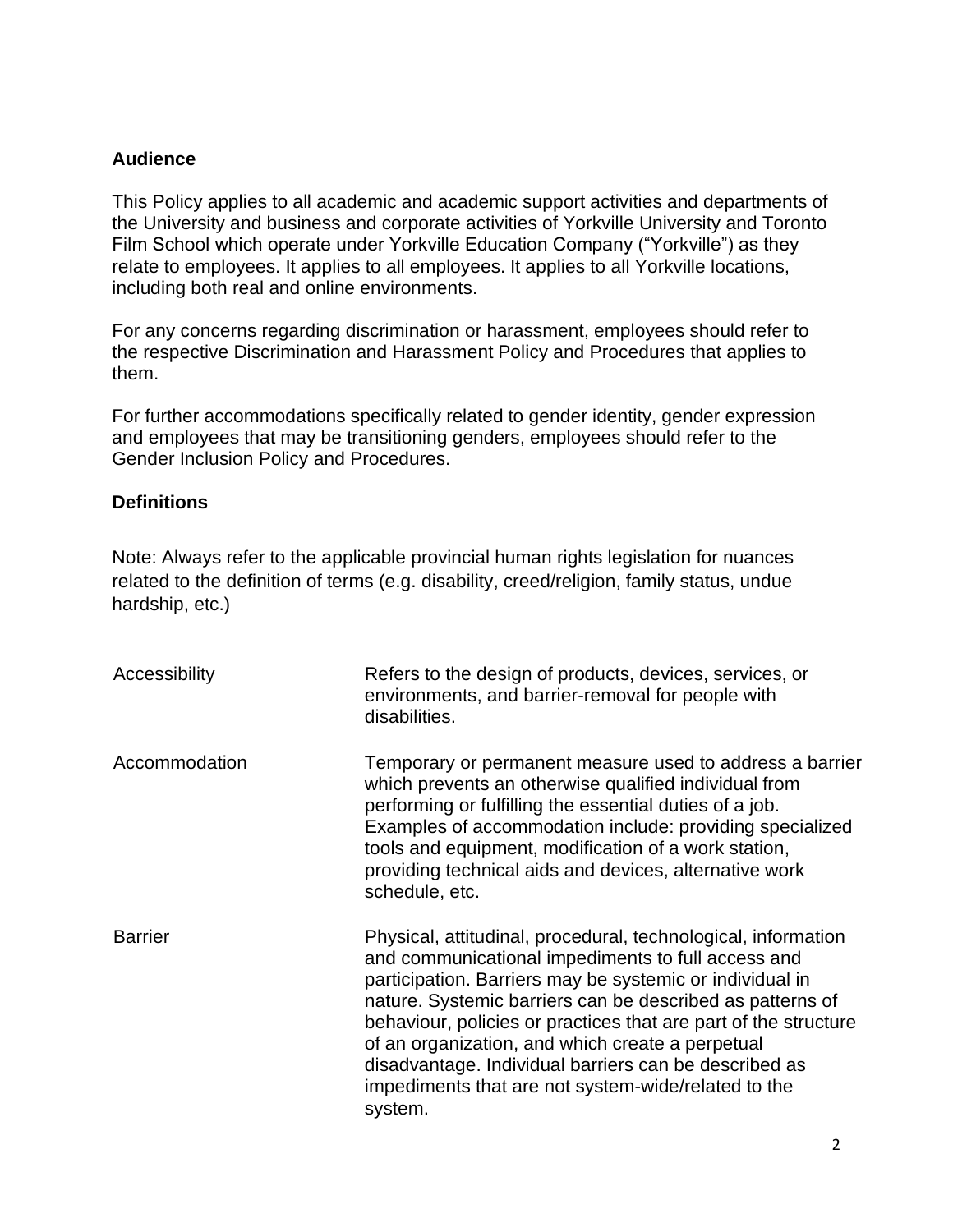Bona Fide Occupational Requirement

A job requirement may be found to be non-discriminatory if an employer can show that the requirement, standard, factor or rule is "bona fide" or genuine if it was:

- adopted for a purpose or goal that is rationally connected to performing the job
- adopted in good faith, in the belief that it is necessary to fulfill a legitimate work-related purpose
- reasonably necessary to accomplish the work-related purpose in the sense that the employer cannot accommodate the employee without incurring undue hardship

Some requirements that will not be considered to be reasonable or bona fide include requirements that:

- relate to incidental duties instead of essential parts of the job
- are based on co-worker preferences and exclude persons because of prohibited human rights grounds
- rely on stereotypical assumptions linked to prohibited human rights grounds, such as disability, race or sex, to assess an individual's ability to perform the job duties
- state that the job must be performed only in a certain way even though reasonable alternatives may exist

Creed/religion **A** comprehensive and overarching system of beliefs that govern one's conduct and practices. It also relates to having a sincerely, freely and deeply held belief system, and includes Indigenous spirituality. This may include affiliation/connection to a organization or community that professes a shared system of belief. Creed is integrally linked to a person's self-definition and spiritual fulfilment, and addresses ultimate questions of human existence, including ideas about life, purpose, death, and the existence or non-existence of a creator and/or a higher or different order of existence.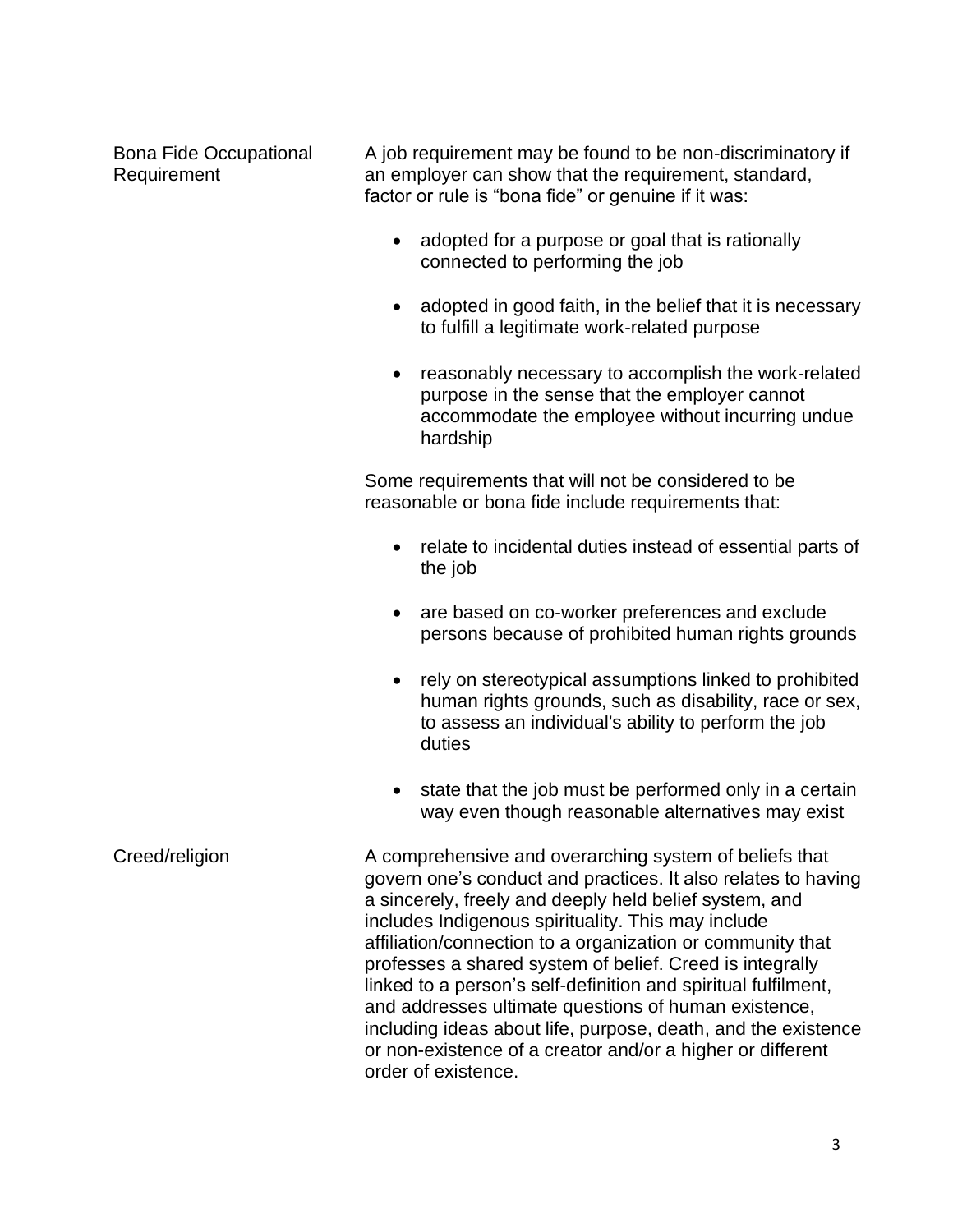| <b>Disability</b>           | Any degree of physical, developmental, mental or learning<br>impairment or functional limitation including: deafness/hard<br>of hearing; speech/language; intellectual/developmental;<br>learning delays; mental health; physical/mobility; vision loss;<br>other (disfigurement, illness, amputation etc.). A disability<br>may have been present at birth, caused by an accident, or<br>developed over time. Disability includes conditions that are<br>visible and invisible, permanent, temporary, and/or episodic.                       |
|-----------------------------|-----------------------------------------------------------------------------------------------------------------------------------------------------------------------------------------------------------------------------------------------------------------------------------------------------------------------------------------------------------------------------------------------------------------------------------------------------------------------------------------------------------------------------------------------|
| Equality                    | Providing each individual with the same or similar<br>opportunities and ensuring fairness in processes and<br>outcomes so that each individual has an equal opportunity<br>to make the most of their abilities.                                                                                                                                                                                                                                                                                                                               |
| Equity                      | Acknowledging that equal access to opportunities and<br>services may require treating particular individuals and<br>groups differently through the removal of barriers that<br>marginalized equity-seeking communities experience in<br>trying to obtain this access.                                                                                                                                                                                                                                                                         |
| <b>Family Status</b>        | Refers to being in a parent and child/parent and child "type"<br>of relationship, that may or may not be based on blood or<br>adoption ties, but that is based on care, responsibility and<br>commitment. Examples include parents caring for children<br>(also by adoption, fostering and step parenting), people<br>caring for aging parents or relatives with disabilities, and<br>includes families headed by LGBTQI2SA+ (Lesbian, Gay,<br>Bisexual, Transgender, Queer (or Questioning), Intersex,<br>Two-Spirit (2S), Asexual) persons. |
| <b>Functional Abilities</b> | The collection of activities and tasks the employee is<br>capable of performing at work. Functional<br>abilities/limitations assessments are used to identify<br>accommodation needs for employees with disabilities and<br>for employees returning to work after an illness or injury.                                                                                                                                                                                                                                                       |
| <b>Gender Identity</b>      | Each person's internal and individual experience of gender.<br>It is their sense of being a woman, a man, both, neither, or<br>anywhere along the gender spectrum. A person's gender<br>identity may be the same as or different from their birth-<br>assigned sex. Gender identity is fundamentally different<br>from a person's sexual orientation.                                                                                                                                                                                         |
| <b>Gender Expression</b>    | How a person publicly presents their gender. This can<br>include behaviour and outward appearance such as dress,<br>hair, make-up, body language and voice. A person's chosen                                                                                                                                                                                                                                                                                                                                                                 |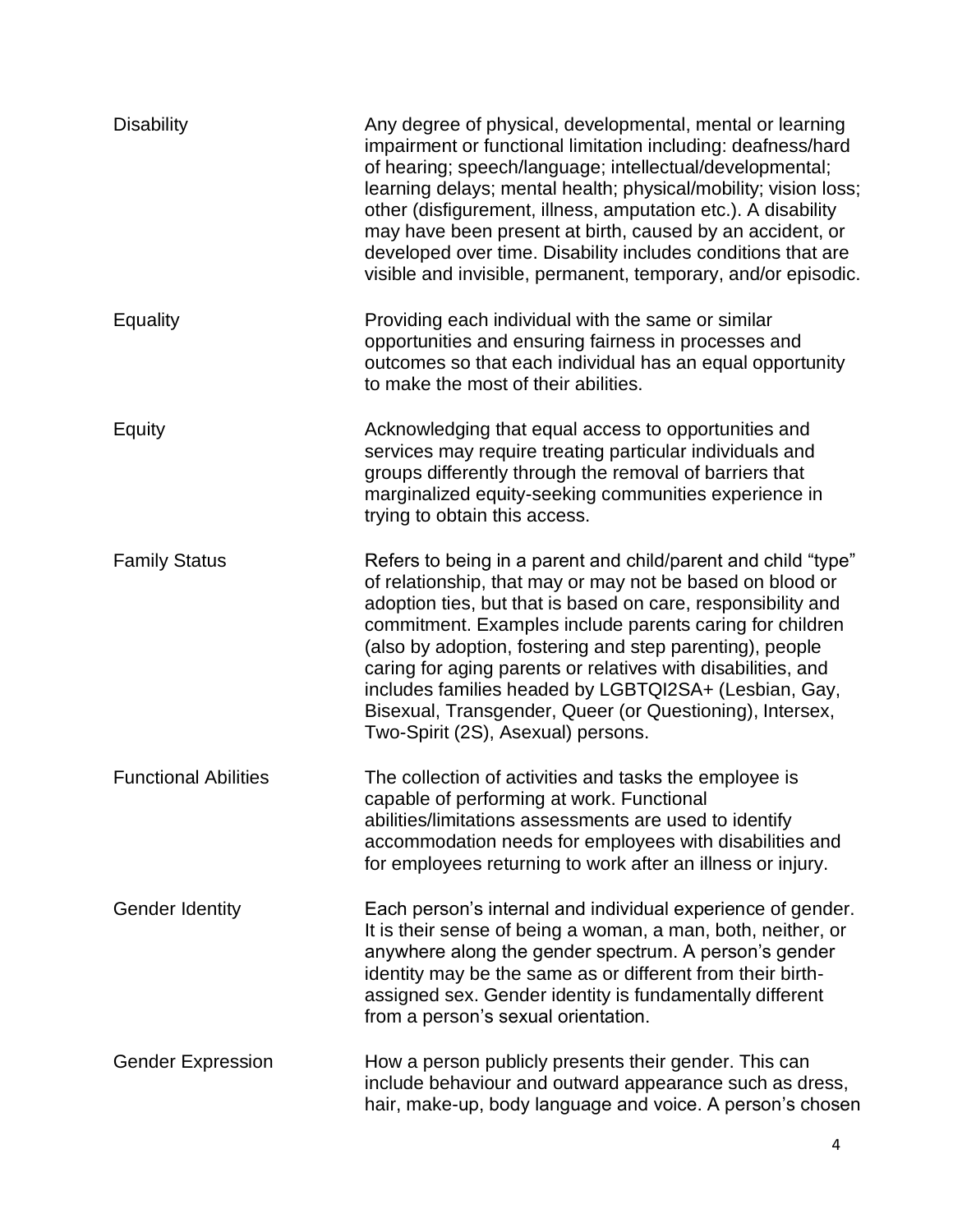|                                        | name and pronouns are also common ways of expressing<br>gender.                                                                                                                                                                                                                                                                                                                               |
|----------------------------------------|-----------------------------------------------------------------------------------------------------------------------------------------------------------------------------------------------------------------------------------------------------------------------------------------------------------------------------------------------------------------------------------------------|
| <b>Healthcare Professional</b>         | A primary physician or surgeon, physiotherapist,<br>psychologist or other member of the college of a health<br>profession that is overseeing the employee's recovery, as<br>defined/regulated by the Ontario Regulated Health<br>Professions Act, British Columbia Health Professions Act, or<br>New Brunswick's applicable private health legislation which<br>regulates health professions. |
| Inclusion                              | Ensuring that individuals feel welcomed in the academic<br>and workplace environments, and that they can bring their<br>authentic selves to the educational and work spheres.                                                                                                                                                                                                                 |
| Individual Accommodation<br>Plan (IAP) | The formalization and documentation of the reasonable<br>accommodation that is arranged between the<br>supervisory/management personnel and the employee. The<br>plan ensures that the parties clearly understand their roles<br>and responsibilities and facilitates accountability and regular<br>monitoring.                                                                               |
| <b>Interim Accommodation</b>           | In some cases, it may be necessary to provide interim<br>accommodation while waiting for an accommodation to be<br>put in place or while assessing and exploring a request for<br>accommodation, (e.g. a manager may exempt an employee<br>from some essential duties or arrange to have those duties<br>performed by someone else on a temporary basis).                                     |
| Sex                                    | Refers to a person's genetic or anatomical sex. For the<br>purposes of accommodation sex also includes pregnancy<br>and breastfeeding.                                                                                                                                                                                                                                                        |
| Transgender/Trans                      | Is an umbrella term referring to people with diverse gender<br>identities and expressions that differ from stereotypical<br>gender norms. It includes but is not limited to people who<br>identify as transgender, trans woman, trans man,<br>transsexual, cross-dresser, gender non-conforming, gender<br>variant, gender-fluid, or gender queer.                                            |
| Transitioning                          | Refers to the process an individual takes to change their<br>birth-assigned gender to the gender with which they most<br>identify. The process can involve some or all of the following<br>changes: dress, appearance, grooming, name/gender<br>pronouns, medical, legal, social and/or personal. An<br>individual does not have to formally transition in this way in                        |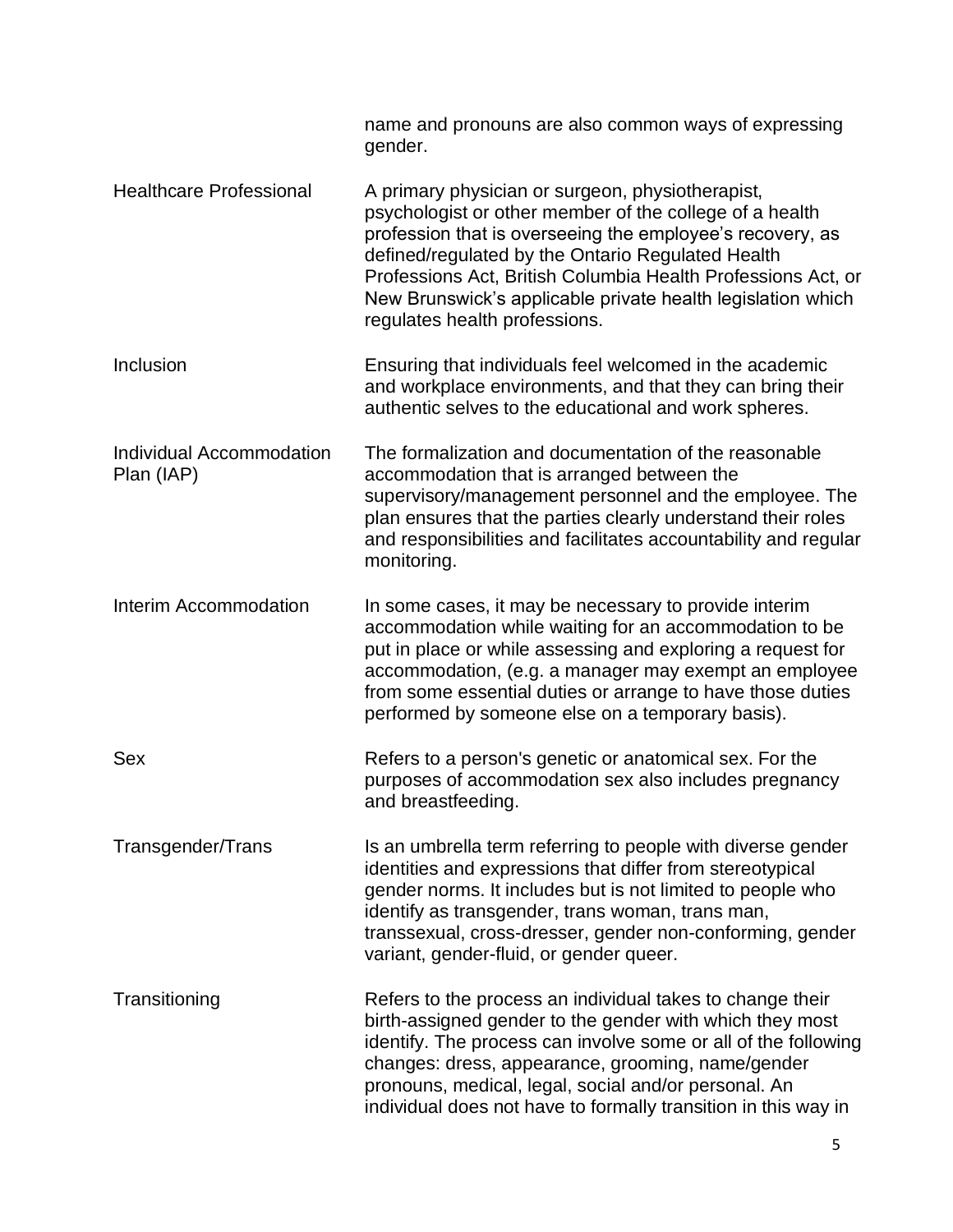order to be transgender, and intrusive inquiries into this aspect of the person's life should be avoided.

Undue Hardship Yorkville attempts to reasonably accommodate employment needs up to the point of undue hardship. Human rights legislation generally prescribes three considerations in assessing whether an accommodation could cause undue hardship; cost, outside sources of funding, and health and safety considerations.

\*The President may direct that definitions be amended from time to time to ensure consistency with public policy and community expectations and standards.

### **Policy Statement**

Yorkville is committed to providing an accessible working and learning environment that is inclusive of all persons and supports all members of the Yorkville community in an equitable manner.

In accordance with the Accessibility for Ontarians with Disabilities Act ("AODA") and applicable provincial human rights legislation, Yorkville will support and facilitate the reasonable accommodation of employees on the basis of needs related to prohibited human rights grounds (e.g. disability, sex (includes pregnancy and breastfeeding), family status, creed/religion, age, gender identity, gender expression, etc.). Accommodation related to employment, career development, promotions, transfers, conditions of work (hours of work, leaves of absence, etc.) and redeployment, shall be provided in a manner consistent with the core principles of independence, dignity, individualization, inclusion, integration, and equality of opportunity.

Yorkville will work cooperatively, and in a spirit of respect, with all partners in the accommodation process. All workplace parties have a shared responsibility to engage in meaningful dialogue with respect to all forms of accommodation and to work together respectfully towards accommodation solutions.

### **Related Information**

Workplace Accommodation Procedures Diversity, Equity, and Inclusion Policy Gender Inclusion Policy and Procedures Workplace Discrimination and Harassment Policy and Procedures Policy and Procedures on the Prevention of Sexual Violence Accessibility Policies